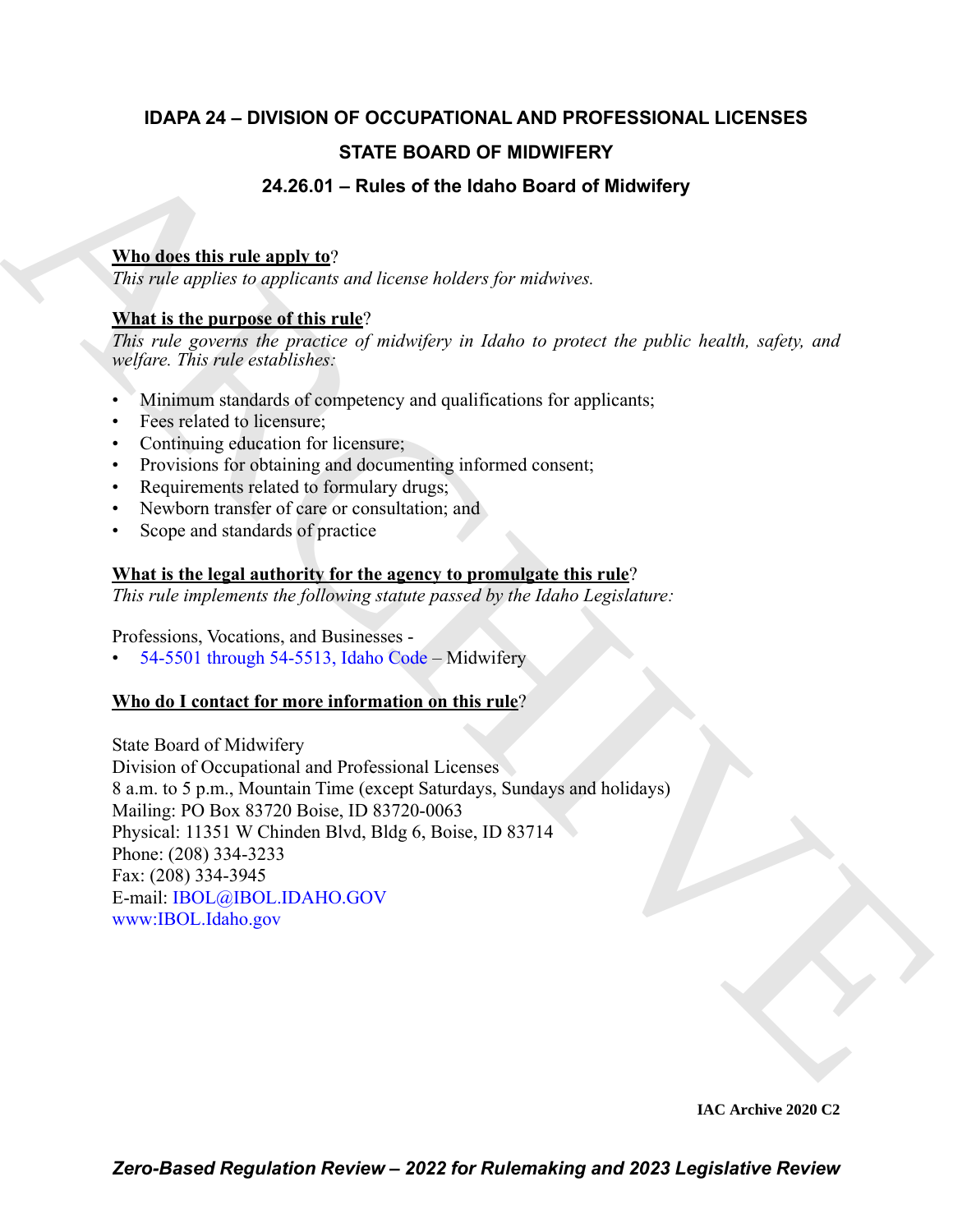# **Table of Contents**

### 24.26.01 - Rules of the Idaho Board of Midwifery

| 450. Unprofessional Conduct. Manuscription and Conduct Medicine and Conduct Medicine and Assembly Medicine and |  |  |
|----------------------------------------------------------------------------------------------------------------|--|--|
|                                                                                                                |  |  |
|                                                                                                                |  |  |
|                                                                                                                |  |  |
|                                                                                                                |  |  |
|                                                                                                                |  |  |
|                                                                                                                |  |  |
|                                                                                                                |  |  |
|                                                                                                                |  |  |
|                                                                                                                |  |  |
|                                                                                                                |  |  |
|                                                                                                                |  |  |
|                                                                                                                |  |  |
|                                                                                                                |  |  |
|                                                                                                                |  |  |
|                                                                                                                |  |  |
|                                                                                                                |  |  |
|                                                                                                                |  |  |
|                                                                                                                |  |  |
|                                                                                                                |  |  |
|                                                                                                                |  |  |
|                                                                                                                |  |  |
|                                                                                                                |  |  |
|                                                                                                                |  |  |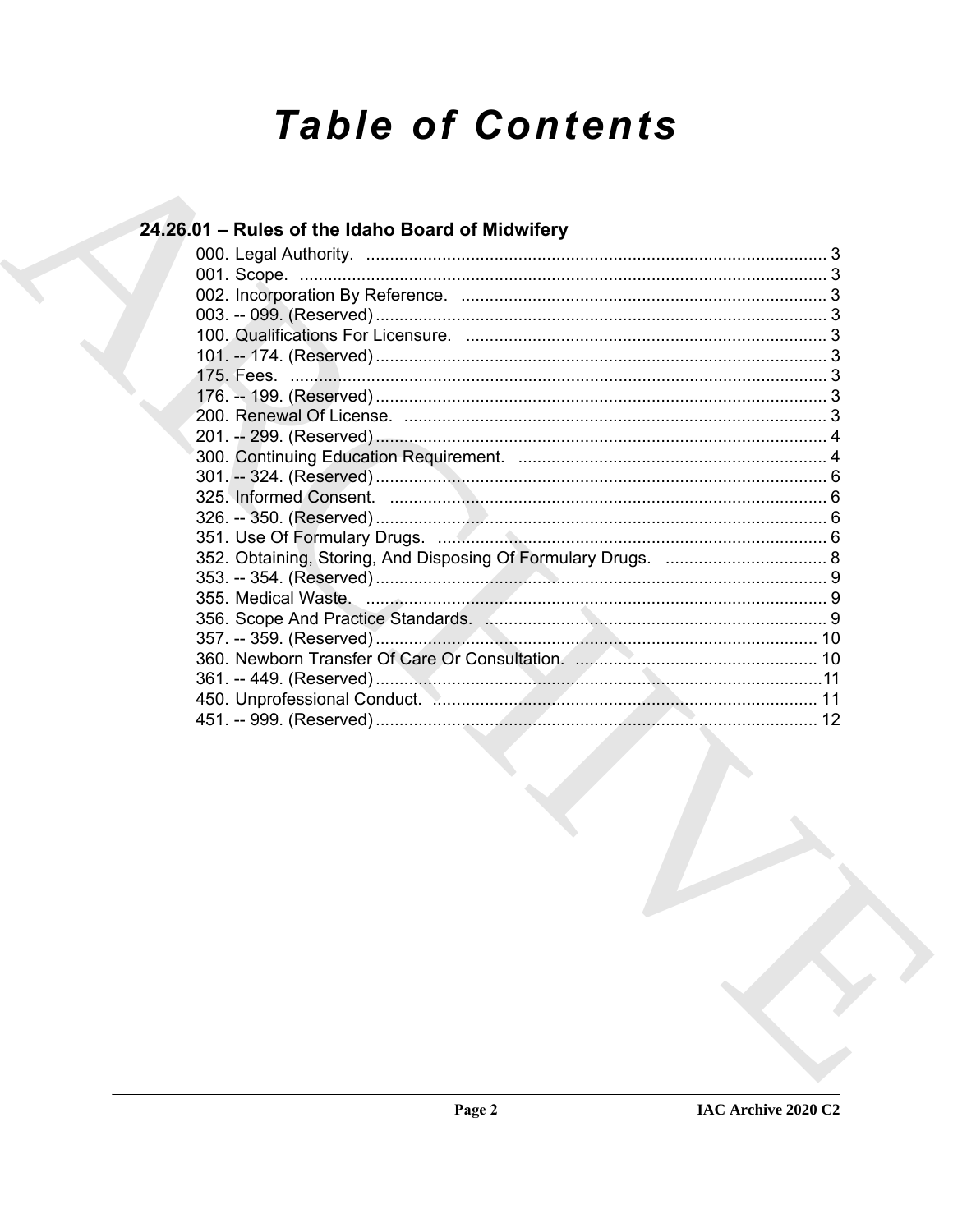### <span id="page-2-21"></span><span id="page-2-15"></span>**24.26.01 – RULES OF THE IDAHO BOARD OF MIDWIFERY**

<span id="page-2-2"></span><span id="page-2-1"></span><span id="page-2-0"></span>

|             | 000.                         | LEGAL AUTHORITY.                                                  | These rules are promulgated pursuant to Section 54-5504, Idaho Code.                                                                                                                                             | $(7-1-21)T$ |
|-------------|------------------------------|-------------------------------------------------------------------|------------------------------------------------------------------------------------------------------------------------------------------------------------------------------------------------------------------|-------------|
| 001.        | <b>SCOPE.</b>                |                                                                   | These rules govern the licensure and regulation of the practice of midwifery in Idaho.                                                                                                                           | $(7-1-21)T$ |
| 002.        | through the Board's website: | <b>INCORPORATION BY REFERENCE.</b>                                | The following documents are incorporated by reference into these rules, and are available at the Board's office and                                                                                              | $(7-1-21)T$ |
|             | 01.                          |                                                                   | Prevention of Perinatal Group B Streptococcal Disease. Published by the Centers for Disease<br>Control and Prevention, MMWR 2010;59 (No. RR 10), dated November 19, 2010.                                        |             |
|             |                              |                                                                   |                                                                                                                                                                                                                  | $(7-1-21)T$ |
|             | 02.<br>Copyright date 2004.  |                                                                   | Essential Documents of the National Association of Certified Professional Midwives.                                                                                                                              | $(7-1-21)T$ |
|             | 03.                          |                                                                   | 2016 Job Analysis Survey. Published by the North American Registry of Midwives (NARM).                                                                                                                           | $(7-1-21)T$ |
|             | 003. -- 099. (RESERVED)      |                                                                   |                                                                                                                                                                                                                  |             |
| <b>100.</b> |                              | <b>QUALIFICATIONS FOR LICENSURE.</b>                              |                                                                                                                                                                                                                  |             |
|             | 01.                          |                                                                   | Applications. Applications for licensure must be submitted on Board-approved forms. (7-1-21)T                                                                                                                    |             |
|             | 02.                          |                                                                   | <b>Qualifications</b> . Applicants for licensure must submit a completed application, required application<br>and licensing fees, and documentation, acceptable to the Board, establishing that the applicant:   | $(7-1-21)T$ |
|             | a.                           |                                                                   | Currently is certified as a CPM by NARM or a successor organization.                                                                                                                                             | $(7-1-21)T$ |
|             | b.                           | treatment of shock/IV therapy, and suturing specific to midwives. | Has successfully completed Board-approved, MEAC-accredited courses in pharmacology, the                                                                                                                          | $(7-1-21)T$ |
|             |                              |                                                                   |                                                                                                                                                                                                                  |             |
|             | 101. -- 174. (RESERVED)      |                                                                   |                                                                                                                                                                                                                  |             |
| 175.        | FEES.                        | Unless otherwise provided for, all fees are non-refundable.       |                                                                                                                                                                                                                  |             |
|             |                              | <b>APPLICATION</b>                                                | <b>FEE</b><br>(Not to Exceed)                                                                                                                                                                                    |             |
|             |                              | Initial Application                                               | \$200                                                                                                                                                                                                            |             |
|             |                              | <b>Initial License</b>                                            | \$800 (amount will be refunded if license not issued)                                                                                                                                                            |             |
|             |                              | Renewal                                                           | \$850 (amount will be refunded if license not renewed)                                                                                                                                                           |             |
|             |                              | Reinstatement                                                     | \$50                                                                                                                                                                                                             |             |
|             |                              |                                                                   |                                                                                                                                                                                                                  | $(7-1-21)T$ |
|             | 176. -- 199. (RESERVED)      |                                                                   |                                                                                                                                                                                                                  |             |
| 200.        |                              | <b>RENEWAL OF LICENSE.</b>                                        |                                                                                                                                                                                                                  |             |
|             | 01.                          |                                                                   | Complete Practice Data. The information submitted by the licensed midwife must include<br>complete practice data for the calendar year preceding the date of the renewal application. Such information includes: | $(7-1-21)T$ |

### <span id="page-2-14"></span><span id="page-2-13"></span><span id="page-2-12"></span><span id="page-2-11"></span><span id="page-2-3"></span>**02. Essential Documents of the National Association of Certified Professional Midwives**. Copyright date 2004. (7-1-21)T

### <span id="page-2-4"></span>**003. -- 099. (RESERVED)**

### <span id="page-2-18"></span><span id="page-2-17"></span><span id="page-2-16"></span><span id="page-2-5"></span>**100. QUALIFICATIONS FOR LICENSURE.**

### <span id="page-2-6"></span>**101. -- 174. (RESERVED)**

### <span id="page-2-10"></span><span id="page-2-7"></span>**175. FEES.**

| <b>APPLICATION</b>  | FEE.<br>(Not to Exceed)                                |
|---------------------|--------------------------------------------------------|
| Initial Application | \$200                                                  |
| Initial License     | \$800 (amount will be refunded if license not issued)  |
| Renewal             | \$850 (amount will be refunded if license not renewed) |
| Reinstatement       | \$50                                                   |

### <span id="page-2-8"></span>**176. -- 199. (RESERVED)**

### <span id="page-2-20"></span><span id="page-2-19"></span><span id="page-2-9"></span>**200. RENEWAL OF LICENSE.**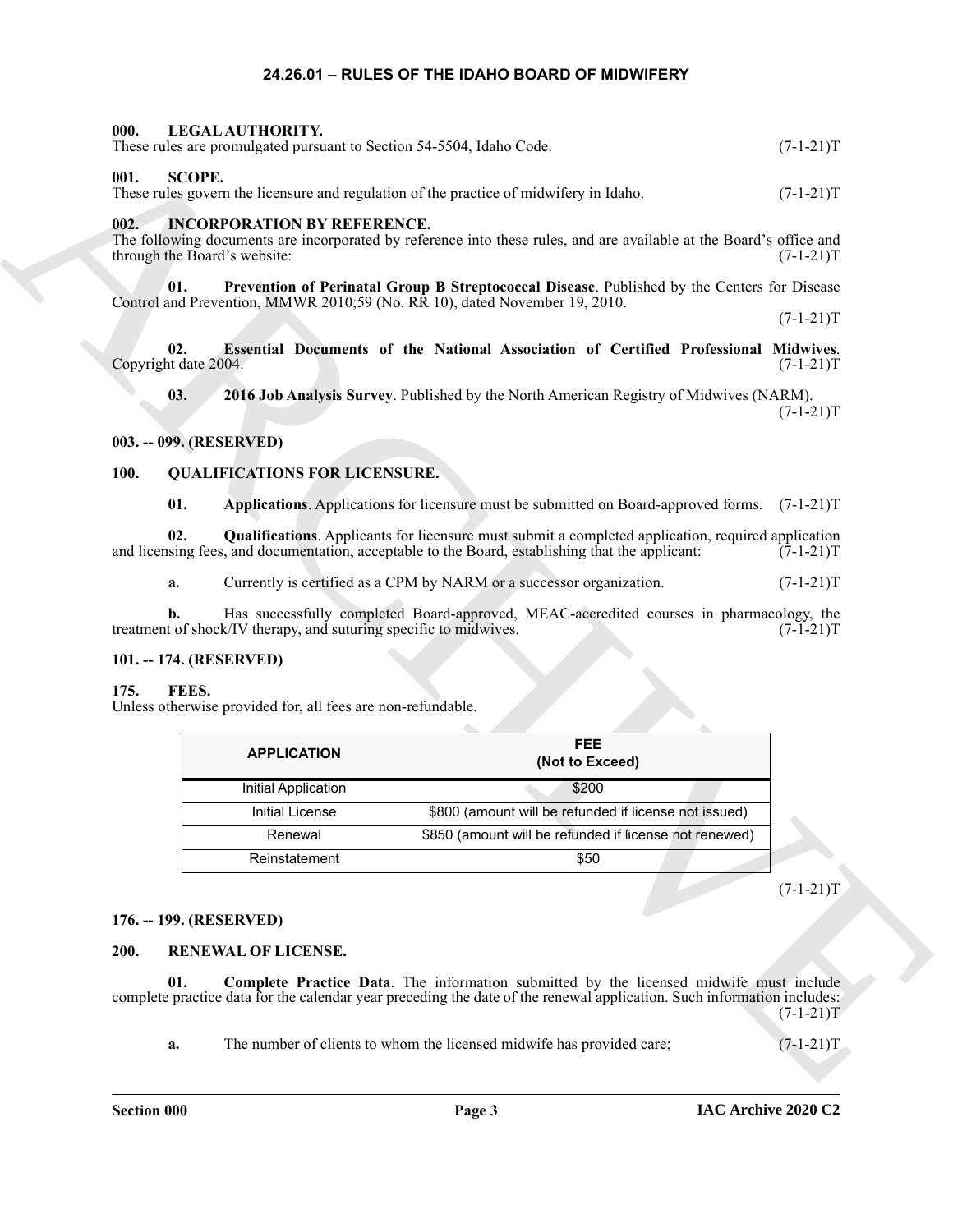|                                | Div. of Occupational & Professional Licenses                                                                                                                                                                                                                                                                                                                                                                                                                                                                                                                                                           | <b>Rules of the Idaho Board of Midwifery</b> |
|--------------------------------|--------------------------------------------------------------------------------------------------------------------------------------------------------------------------------------------------------------------------------------------------------------------------------------------------------------------------------------------------------------------------------------------------------------------------------------------------------------------------------------------------------------------------------------------------------------------------------------------------------|----------------------------------------------|
| b.                             | The number of deliveries, including;                                                                                                                                                                                                                                                                                                                                                                                                                                                                                                                                                                   | $(7-1-21)T$                                  |
| 1.                             | The number of cesareans;                                                                                                                                                                                                                                                                                                                                                                                                                                                                                                                                                                               | $(7-1-21)T$                                  |
| ii.                            | The number of vaginal births after cesarean (VBACs);                                                                                                                                                                                                                                                                                                                                                                                                                                                                                                                                                   | $(7-1-21)T$                                  |
| c.                             | The average, oldest, and youngest maternal ages;                                                                                                                                                                                                                                                                                                                                                                                                                                                                                                                                                       | $(7-1-21)T$                                  |
| d.                             | The number of primiparae;                                                                                                                                                                                                                                                                                                                                                                                                                                                                                                                                                                              | $(7-1-21)T$                                  |
| е.                             | All APGAR scores below five $(5)$ at five $(5)$ minutes;                                                                                                                                                                                                                                                                                                                                                                                                                                                                                                                                               | $(7-1-21)T$                                  |
| f.<br>birth, including:        | The number of prenatal transfers and transfers during labor, delivery and immediately following                                                                                                                                                                                                                                                                                                                                                                                                                                                                                                        | $(7-1-21)T$                                  |
| i.                             | Transfers of mothers;                                                                                                                                                                                                                                                                                                                                                                                                                                                                                                                                                                                  | $(7-1-21)T$                                  |
| ii.                            | Transfers of babies;                                                                                                                                                                                                                                                                                                                                                                                                                                                                                                                                                                                   | $(7-1-21)T$                                  |
| iii.                           | Reasons for transfers;                                                                                                                                                                                                                                                                                                                                                                                                                                                                                                                                                                                 | $(7-1-21)T$                                  |
| iv.<br>twenty four (24) hours. | Transfers of all newborns being admitted to the neonatal intensive care unit (NICU) for more than                                                                                                                                                                                                                                                                                                                                                                                                                                                                                                      | $(7-1-21)T$                                  |
|                                | Any perinatal deaths occurring up to six weeks post-delivery, broken out by: weight, gestational<br>age, age of the baby, and stillbirths, if any.                                                                                                                                                                                                                                                                                                                                                                                                                                                     | $(7-1-21)T$                                  |
| h.<br>birth.                   | Any significant neonatal or perinatal problem, not listed above, during the six (6) weeks following                                                                                                                                                                                                                                                                                                                                                                                                                                                                                                    | $(7-1-21)T$                                  |
| 02.                            | Current Cardiopulmonary Resuscitation Certification. A licensed midwife to renew their<br>license must certify on their renewal application that they possess a current certification in adult, infant, and child<br>cardiopulmonary resuscitation and in neonatal resuscitation obtained through completion of American Heart<br>Association or the Health and Safety Institute approved cardiopulmonary resuscitation courses and American<br>Academy of Pediatrics approved neonatal resuscitation courses.                                                                                         | $(7-1-21)T$                                  |
| 03.                            | <b>Continuing Education Verification.</b> When a licensed midwife submits a renewal application, the<br>licensed midwife must certify by signed affidavit that the annual continuing education requirements set by the Board<br>have been met. The Board may conduct such continuing education audits and require verification of attendance as<br>deemed necessary to ensure compliance with continuing education requirements.                                                                                                                                                                       | $(7-1-21)T$                                  |
| 201. -- 299. (RESERVED)        |                                                                                                                                                                                                                                                                                                                                                                                                                                                                                                                                                                                                        |                                              |
| 300.                           | <b>CONTINUING EDUCATION REQUIREMENT.</b>                                                                                                                                                                                                                                                                                                                                                                                                                                                                                                                                                               |                                              |
| 01.                            | Annual Continuing Education Requirement. A licensed midwife must successfully complete a<br>minimum of ten (10) continuing education hours per year for the year preceding renewal. Two (2) of these hours must<br>be in peer review participation as described in Subsection 300.06. One $(1)$ continuing education hour equals one $(1)$<br>clock hour. A licensed midwife is considered to have satisfied the annual continuing education requirement for the<br>first renewal of the initial license.<br>Subject Material. The subject material of the continuing education must be germane to the | $(7-1-21)T$                                  |
|                                |                                                                                                                                                                                                                                                                                                                                                                                                                                                                                                                                                                                                        |                                              |
| 02.                            | practice of midwifery and either acceptable to NARM as counting towards recertification of a licensed midwife as a<br>CPM or otherwise approved by the Board.                                                                                                                                                                                                                                                                                                                                                                                                                                          | $(7-1-21)T$                                  |

### <span id="page-3-7"></span><span id="page-3-6"></span><span id="page-3-0"></span>**201. -- 299. (RESERVED)**

### <span id="page-3-5"></span><span id="page-3-4"></span><span id="page-3-3"></span><span id="page-3-2"></span><span id="page-3-1"></span>**300. CONTINUING EDUCATION REQUIREMENT.**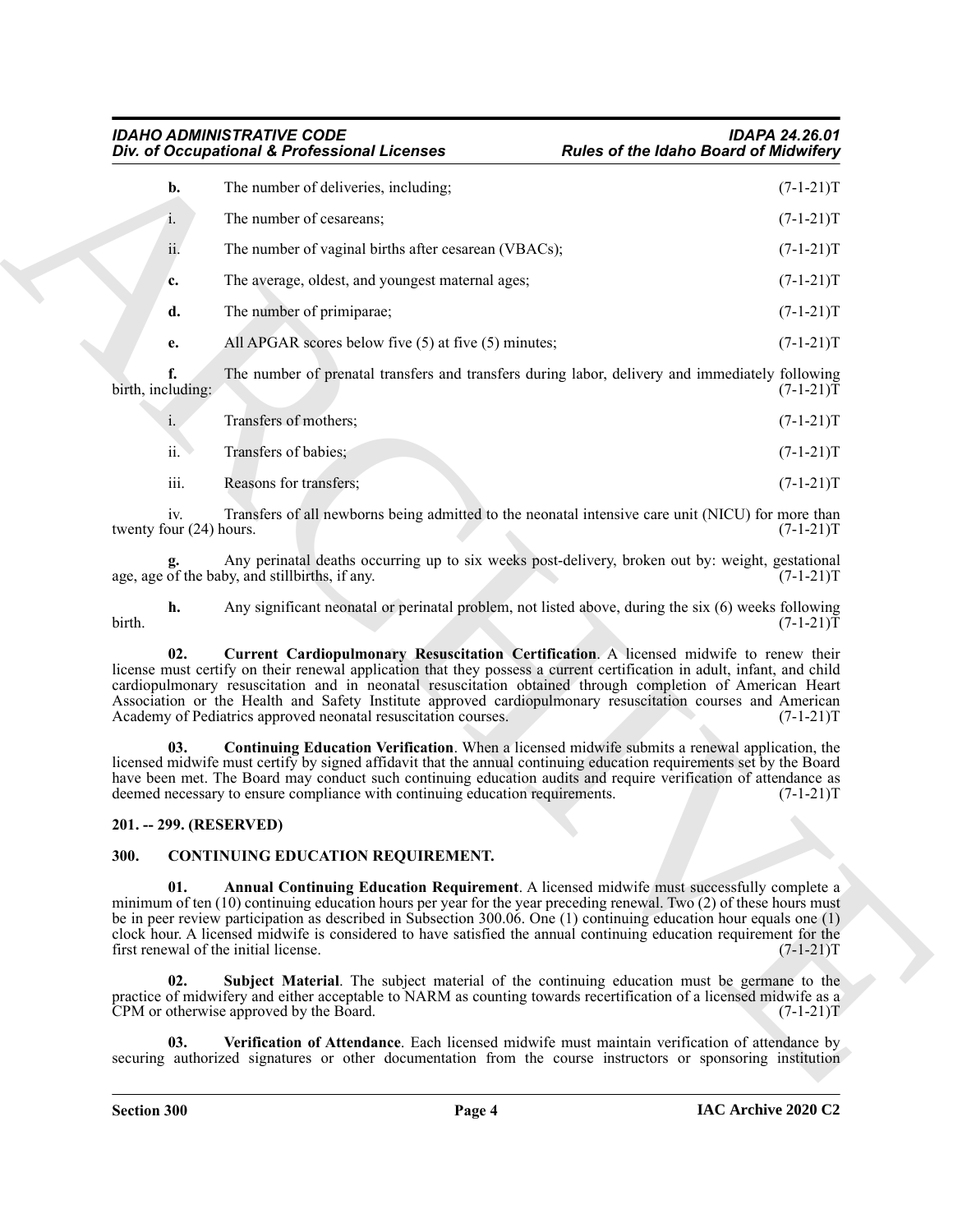<span id="page-4-1"></span>substantiating any hours attended. This verification must be maintained by the licensed midwife for no less than seven (7) years and provided to the Board upon request by the Board or its agent. (7-1-21) seven  $(7)$  years and provided to the Board upon request by the Board or its agent.

The of Decision of Keyforski and Line and the matter of the Islam of the Islam of the Rabo Board of Historic state<br>
archives the state of the Construction of the Construction of the Construction of the Construction of th **04. Distance Learning and Independent Study**. The Board may approve a course of study for continuing education credit that does not include the actual physical attendance of the licensed midwife in a face-toface setting with the course instructor. Distance Learning or Independent Study courses will be eligible for continuing education credits if approved by NARM or upon approval of the Board. (7-1-21) education credits if approved by NARM or upon approval of the Board.

**05. Requests for Board Approval**. All requests for Board approval of educational programs must be made to the Board in writing at least sixty (60) days before the program is scheduled to occur. Requests must be accompanied by a statement that includes: (7-1-21)T

<span id="page-4-4"></span>

| a. | The name of the instructor or instructors: | $(7-1-21)T$ |
|----|--------------------------------------------|-------------|
|    |                                            |             |

- **b.** The date and time and location of the course; (7-1-21)T
- **c.** The specific agenda for the course; (7-1-21)T
- **d.** The number of continuing education credit hours requested; and  $(7-1-21)$ T
- <span id="page-4-3"></span>**e.** A statement of how the course is believed to be germane to the practice of midwifery. (7-1-21)T

**06.** Peer Review System. As part of the Board's annual continuing education requirement, each midwife must participate in peer review activities for a minimum of two (2) hours per year. (7-1-21) licensed midwife must participate in peer review activities for a minimum of two (2) hours per year.

**a.** The purpose of peer review is to enable licensed midwives to retrospectively present and review cases in an effort to further educate themselves about the appropriateness, quality, utilization, and ethical performance of midwifery care.

**b.** Licensed midwives are responsible for organizing their own peer review sessions. At least three (3) licensed midwives or CPMs must participate in a peer review session in order for the session to count towards a licensed midwife's annual two-hour peer review activity requirement. (7-1-21)T

**c.** Each licensed midwife must make a presentation that must include, without limitation, the g information:  $(7-1-21)T$ following information:

| Total number of clients currently in the licensed midwife's care; |  | $(7-1-21)T$ |
|-------------------------------------------------------------------|--|-------------|
|                                                                   |  |             |

ii. The number of upcoming due dates for clients in the licensed midwife's practice; (7-1-21)T

iii. The number of women in the licensed midwife's practice that are postpartum;  $(7<sub>-1</sub>1-21)T$ 

iv. The number of births the licensed midwife has been involved with since the last peer review and  $(7-1-21)$ T session; and  $(7-1-21)T$ 

v. One (1) or more specific cases arising since the licensed midwife's last peer review session. The licensed midwife must present any cases involving serious complications or the transport of a mother or baby to the hospital. (7-1-21)T

**d.** The information presented in a peer review session is confidential. The identities of the client, other health care providers, and other persons involved in a case may not be divulged during the peer review session.

 $(7-1-21)T$ 

**07. Carryover Hours**. A licensed midwife may carryover a maximum of five (5) hours of continuing n to meet the next year's continuing education requirement. (7-1-21) education to meet the next year's continuing education requirement.

<span id="page-4-2"></span><span id="page-4-0"></span>**08. Hardship Waiver**. The Board may waive the continuing education requirement for good cause.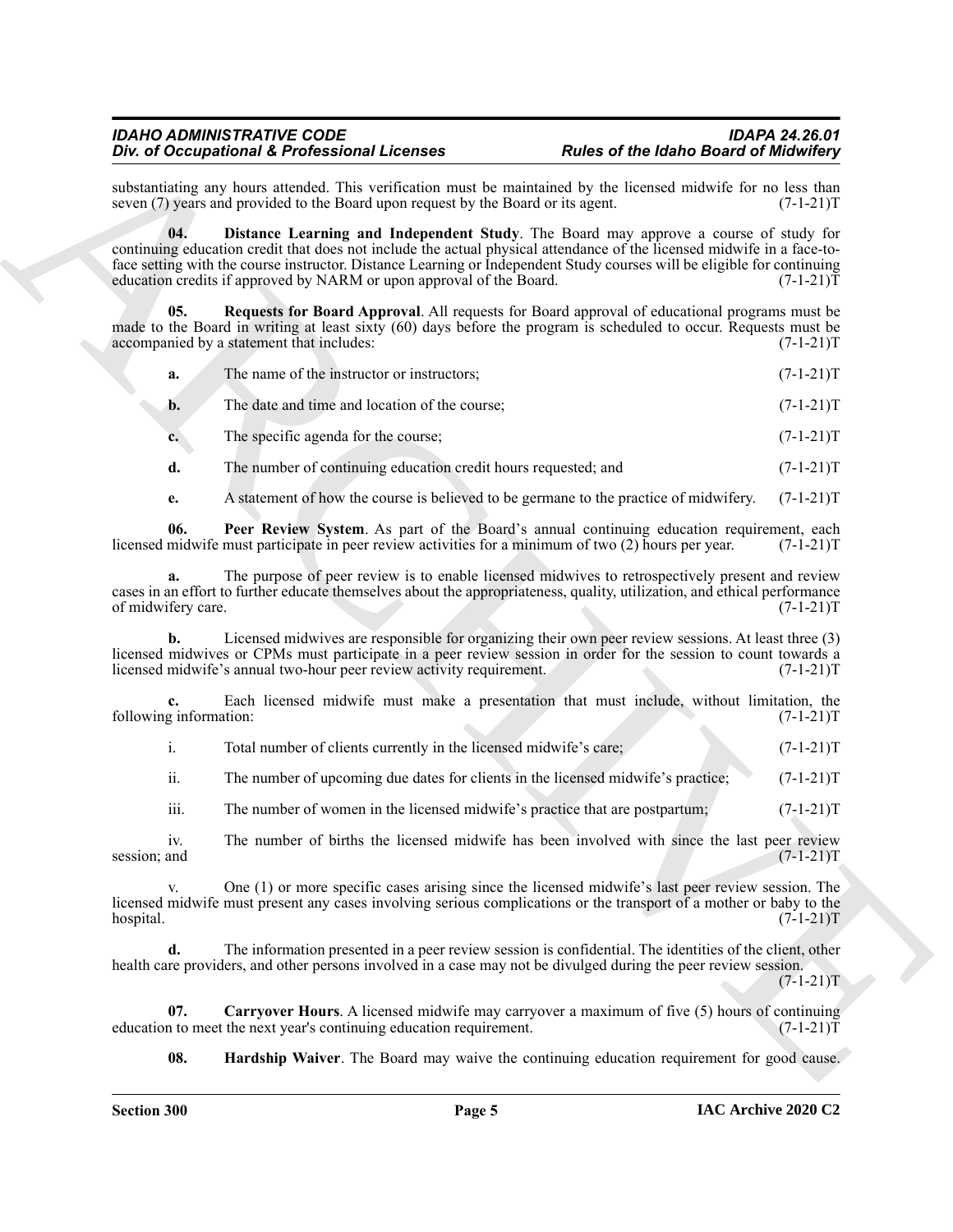### <span id="page-5-0"></span>**301. -- 324. (RESERVED)**

### <span id="page-5-5"></span><span id="page-5-4"></span><span id="page-5-1"></span>**325. INFORMED CONSENT.**

### <span id="page-5-6"></span><span id="page-5-2"></span>**326. -- 350. (RESERVED)**

### <span id="page-5-8"></span><span id="page-5-7"></span><span id="page-5-3"></span>**351. USE OF FORMULARY DRUGS.**

| Div. of Occupational & Professional Licenses                                                                                                                                                                                                                                                                                                                                                      |                                                                                                                                                                                                                                         | <b>Rules of the Idaho Board of Midwifery</b>       |                                     |                                                                                                                                                                                                                             |  |  |  |
|---------------------------------------------------------------------------------------------------------------------------------------------------------------------------------------------------------------------------------------------------------------------------------------------------------------------------------------------------------------------------------------------------|-----------------------------------------------------------------------------------------------------------------------------------------------------------------------------------------------------------------------------------------|----------------------------------------------------|-------------------------------------|-----------------------------------------------------------------------------------------------------------------------------------------------------------------------------------------------------------------------------|--|--|--|
| The licensed midwife must request the waiver and provide the Board with any information requested to assist the<br>Board in substantiating the claimed hardship.<br>$(7-1-21)T$                                                                                                                                                                                                                   |                                                                                                                                                                                                                                         |                                                    |                                     |                                                                                                                                                                                                                             |  |  |  |
| 301. -- 324. (RESERVED)                                                                                                                                                                                                                                                                                                                                                                           |                                                                                                                                                                                                                                         |                                                    |                                     |                                                                                                                                                                                                                             |  |  |  |
| 325.                                                                                                                                                                                                                                                                                                                                                                                              | <b>INFORMED CONSENT.</b>                                                                                                                                                                                                                |                                                    |                                     |                                                                                                                                                                                                                             |  |  |  |
| 01.<br>Informed Consent Required. A licensed midwife must obtain and document informed consent<br>from a client before caring for that client. The informed consent must be documented on an informed consent form,<br>signed and dated by the client, in which the client acknowledges, at a minimum, the provisions listed in Section 54-<br>5511, Idaho Code and the following:<br>$(7-1-21)T$ |                                                                                                                                                                                                                                         |                                                    |                                     |                                                                                                                                                                                                                             |  |  |  |
| a.<br>Survey, published by NARM;                                                                                                                                                                                                                                                                                                                                                                  |                                                                                                                                                                                                                                         |                                                    |                                     | Instructions for obtaining a copy of the Essential Documents of the NACPM and 2016 Job Analysis<br>$(7-1-21)T$                                                                                                              |  |  |  |
| $\mathbf{b}$ .                                                                                                                                                                                                                                                                                                                                                                                    |                                                                                                                                                                                                                                         | Instructions for filing complaints with the Board; |                                     | $(7-1-21)T$                                                                                                                                                                                                                 |  |  |  |
| 02.                                                                                                                                                                                                                                                                                                                                                                                               |                                                                                                                                                                                                                                         |                                                    |                                     | Record of Informed Consent. All licensed midwives must maintain a record of all signed<br>informed consent forms for each client for a minimum of nine (9) years after the last day of care for such client.<br>$(7-1-21)T$ |  |  |  |
| 326. -- 350. (RESERVED)                                                                                                                                                                                                                                                                                                                                                                           |                                                                                                                                                                                                                                         |                                                    |                                     |                                                                                                                                                                                                                             |  |  |  |
| USE OF FORMULARY DRUGS.<br>351.                                                                                                                                                                                                                                                                                                                                                                   |                                                                                                                                                                                                                                         |                                                    |                                     |                                                                                                                                                                                                                             |  |  |  |
|                                                                                                                                                                                                                                                                                                                                                                                                   | <b>Protocols.</b> A licensed midwife may use the drugs described in the midwifery formulary according<br>01.<br>to the following protocol describing the indication for use, dosage, route of administration and duration of treatment: |                                                    |                                     |                                                                                                                                                                                                                             |  |  |  |
|                                                                                                                                                                                                                                                                                                                                                                                                   |                                                                                                                                                                                                                                         |                                                    |                                     |                                                                                                                                                                                                                             |  |  |  |
| <b>Drug</b>                                                                                                                                                                                                                                                                                                                                                                                       | Indication                                                                                                                                                                                                                              | <b>Dose</b>                                        | Route of<br>Administration          | <b>Duration of Treatment</b>                                                                                                                                                                                                |  |  |  |
| Oxygen                                                                                                                                                                                                                                                                                                                                                                                            | Maternal/Fetal Dis-<br>tress                                                                                                                                                                                                            | 10-12 L/min.<br>10 L/min.                          | Bag and mask<br>Mask                | Until maternal/fetal stabilization<br>is complete                                                                                                                                                                           |  |  |  |
|                                                                                                                                                                                                                                                                                                                                                                                                   | Neonatal Resusci-<br>tation                                                                                                                                                                                                             | 10-12 L/min.<br>10 L/min.                          | Bag and mask<br>Mask                | is achieved or transfer to hospital<br>Until stabilization is achieved or<br>transfer to a hospital is complete                                                                                                             |  |  |  |
|                                                                                                                                                                                                                                                                                                                                                                                                   |                                                                                                                                                                                                                                         |                                                    |                                     | 1-2 doses                                                                                                                                                                                                                   |  |  |  |
| Oxytocin (Pitocin)                                                                                                                                                                                                                                                                                                                                                                                | Postpartum hemor-<br>rhage only                                                                                                                                                                                                         | 10 Units/ml                                        | Intramuscularly<br>only             | Transport to hospital required if<br>istered                                                                                                                                                                                |  |  |  |
| Lidocaine HCI 2%                                                                                                                                                                                                                                                                                                                                                                                  | Local anesthetic<br>for use during post-<br>partum repair of<br>lacerations or epi-<br>siotomy                                                                                                                                          | Maximum 50 ml                                      | Percutaneous infil-<br>tration only | more than two doses are admin-<br>Completion of repair                                                                                                                                                                      |  |  |  |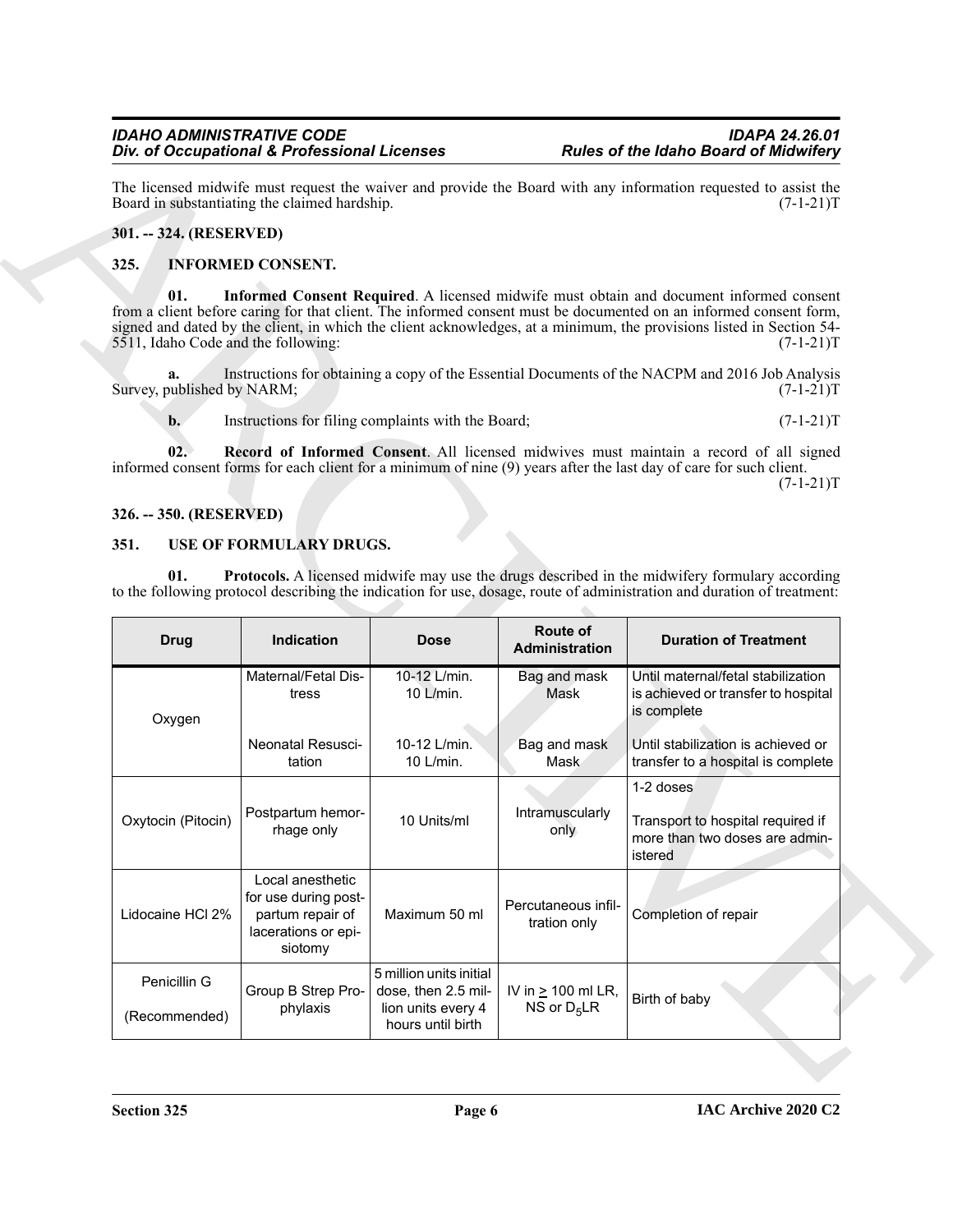### *IDAHO ADMINISTRATIVE CODE IDAPA 24.26.01 Div. of Occupational & Professional Licenses Rules of the Idaho Board of Midwifery*

| <b>Drug</b>                                                                                                   | Indication                                                                    | <b>Dose</b>                                                                                                          | Route of<br>Administration                                 | <b>Duration of Treatment</b>                                                                                                                    |
|---------------------------------------------------------------------------------------------------------------|-------------------------------------------------------------------------------|----------------------------------------------------------------------------------------------------------------------|------------------------------------------------------------|-------------------------------------------------------------------------------------------------------------------------------------------------|
| Ampicillin Sodium<br>(Alternative)                                                                            | Group B Strep Pro-<br>phylaxis                                                | 2 grams initial<br>dose, then 1 gram<br>every 4 hours until<br>birth                                                 | IV in $\geq$ 100 ml NS<br>or LR                            | Birth of baby                                                                                                                                   |
| Cefazolin Sodium<br>(drug of choice for<br>penicillin allergy<br>with low risk for<br>anaphylaxis)            | Group B Strep Pro-<br>phylaxis                                                | 2 grams initial<br>dose, then 1 gram<br>every 8 hours                                                                | IV in $\geq$ 100 ml LR,<br>NS or $D_5LR$                   | Birth of baby                                                                                                                                   |
| Clindamycin Phos-<br>phate<br>(drug of choice for<br>penicillin allergy<br>with high risk for<br>anaphylaxis) | Group B Strep Pro-<br>phylaxis                                                | 900 mg every 8<br>hours                                                                                              | IV in $\geq 100$ ml NS<br>(not $LR$ )                      | Birth of baby                                                                                                                                   |
| Epinephrine HCI<br>1:1000                                                                                     | Treatment or<br>post-exposure pre-<br>vention of severe<br>allergic reactions | $0.3$ ml                                                                                                             | Subcutaneously or<br>intramuscularly                       | Every 20 minutes or until emer-<br>gency medical services arrive<br>Administer first dose then imme-<br>diately request emergency ser-<br>vices |
| Lactated Ringer's<br>(LR)<br>5% Dextrose in<br>Lactated Ringer's<br>solution $(D_5LR)$                        | To achieve mater-<br>nal stabilization                                        | I - 2 liter bags<br>First liter run in at a<br>wide-open rate, the<br>second liter titrated<br>to client's condition | Intravenously with<br>>18 gauge cathe-<br>ter              | Until maternal stabilization is<br>achieved or transfer to a hospital<br>is complete                                                            |
| 0.9% Sodium<br>Chloride (NS)<br>Sterile Water                                                                 | Reconstitution of<br>antibiotic powder                                        | As directed                                                                                                          | As directed                                                | <b>Birth of Baby</b>                                                                                                                            |
| tol)                                                                                                          | Cytotec (Misopros- Postpartum hemor-<br>rhage only                            | 800 mcg                                                                                                              | Rectally is the pre-<br>ferred method<br>Orally is allowed | 1-2 doses<br>Transport to hospital required if<br>more than one dose is adminis-<br>tered                                                       |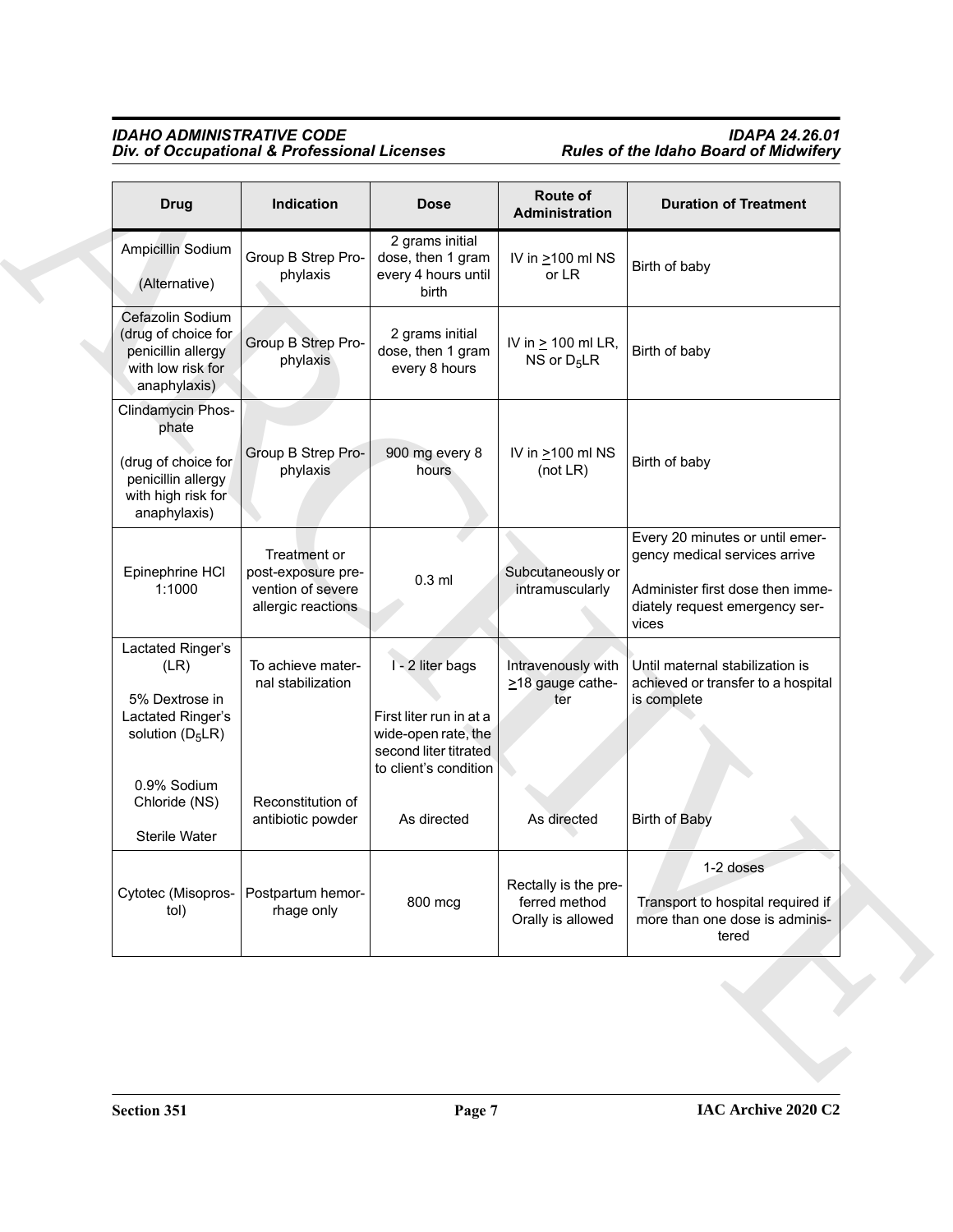| <b>Drug</b>                                                                                               | Indication                                                             | <b>Dose</b>                | Route of<br>Administration | <b>Duration of Treatment</b>                                                                                                                                                                                                                                                                                                                                                                                                                                                                                                                                                                        |
|-----------------------------------------------------------------------------------------------------------|------------------------------------------------------------------------|----------------------------|----------------------------|-----------------------------------------------------------------------------------------------------------------------------------------------------------------------------------------------------------------------------------------------------------------------------------------------------------------------------------------------------------------------------------------------------------------------------------------------------------------------------------------------------------------------------------------------------------------------------------------------------|
| Rho(d) Immune<br>Globulin                                                                                 | Prevention of Rho<br>(d) sensitization in<br>Rho (d) negative<br>women | 300 mcg                    | Intramuscularly            | Single dose at any gestation for<br>Rho (d) negative, antibody nega-<br>tive women within 72 hours of<br>spontaneous bleeding or abdom-<br>inal trauma.<br>Single dose at 26-28 weeks ges-<br>tation for Rho (d) negative, anti-<br>body negative women<br>Single dose for Rho (d) negative,<br>antibody negative women within<br>72 hours of delivery of Rho (d)<br>positive infant, or infant with<br>unknown blood type                                                                                                                                                                          |
| Phytonadione                                                                                              | Prophylaxis for<br>Vitamin K Defi-<br>ciency Bleeding                  | 1 $mg$                     | Intramuscularly            | 1 dose                                                                                                                                                                                                                                                                                                                                                                                                                                                                                                                                                                                              |
| 0.5% Erythromy-<br>cin Ophthalmic<br>Ointment                                                             | Prophylaxis of<br>Neonatal Ophthal-<br>mia                             | 1 cm ribbon in<br>each eye | Topical                    | 1 dose                                                                                                                                                                                                                                                                                                                                                                                                                                                                                                                                                                                              |
|                                                                                                           |                                                                        |                            |                            |                                                                                                                                                                                                                                                                                                                                                                                                                                                                                                                                                                                                     |
| 02.                                                                                                       | OBTAINING, STORING, AND DISPOSING OF FORMULARY DRUGS.                  |                            |                            | Other Legend Drugs. During the practice of midwifery a licensed midwife may not obtain or<br>administer legend drugs that are not listed in the midwifery formulary. Drugs of a similar nature and character may be<br>used if determined by the Board to be consistent with the practice of midwifery and provided that at least one hundred<br>twenty (120) days' advance notice of the proposal to allow the use of such drugs is given to the Board of Pharmacy<br>and the Board of Medicine and neither Board objects to the addition of such drugs to the midwifery formulary.<br>$(7-1-21)T$ |
|                                                                                                           |                                                                        |                            |                            | A licensed midwife must adhere to the following protocol for obtaining, storing, and disposing of formulary drugs<br>$(7-1-21)T$                                                                                                                                                                                                                                                                                                                                                                                                                                                                    |
| 01.                                                                                                       |                                                                        |                            |                            | Obtaining Formulary Drugs. A licensed midwife may obtain formulary drugs as allowed by law,<br>$(7-1-21)T$                                                                                                                                                                                                                                                                                                                                                                                                                                                                                          |
| a.                                                                                                        |                                                                        |                            |                            | A person or entity that is licensed as a Wholesale Distributor by the Idaho State Board of<br>$(7-1-21)T$                                                                                                                                                                                                                                                                                                                                                                                                                                                                                           |
| $\mathbf{b}$ .                                                                                            | A retail pharmacy, in minimal quantities for office use.               |                            |                            |                                                                                                                                                                                                                                                                                                                                                                                                                                                                                                                                                                                                     |
| 352.<br>during the practice of midwifery.<br>including, without limitation, from:<br>Pharmacy; and<br>02. | and scope of the practice of midwifery.                                |                            |                            | $(7-1-21)T$<br>Storing Formulary Drugs. A licensed midwife must store all formulary drugs in secure areas<br>suitable for preventing unauthorized access and for ensuring a proper environment for the preservation of the drugs.<br>However, licensed midwives may carry formulary drugs to the home setting while providing care within the course<br>$(7-1-21)T$                                                                                                                                                                                                                                 |

### <span id="page-7-5"></span><span id="page-7-4"></span><span id="page-7-3"></span><span id="page-7-2"></span><span id="page-7-1"></span><span id="page-7-0"></span>**352. OBTAINING, STORING, AND DISPOSING OF FORMULARY DRUGS.**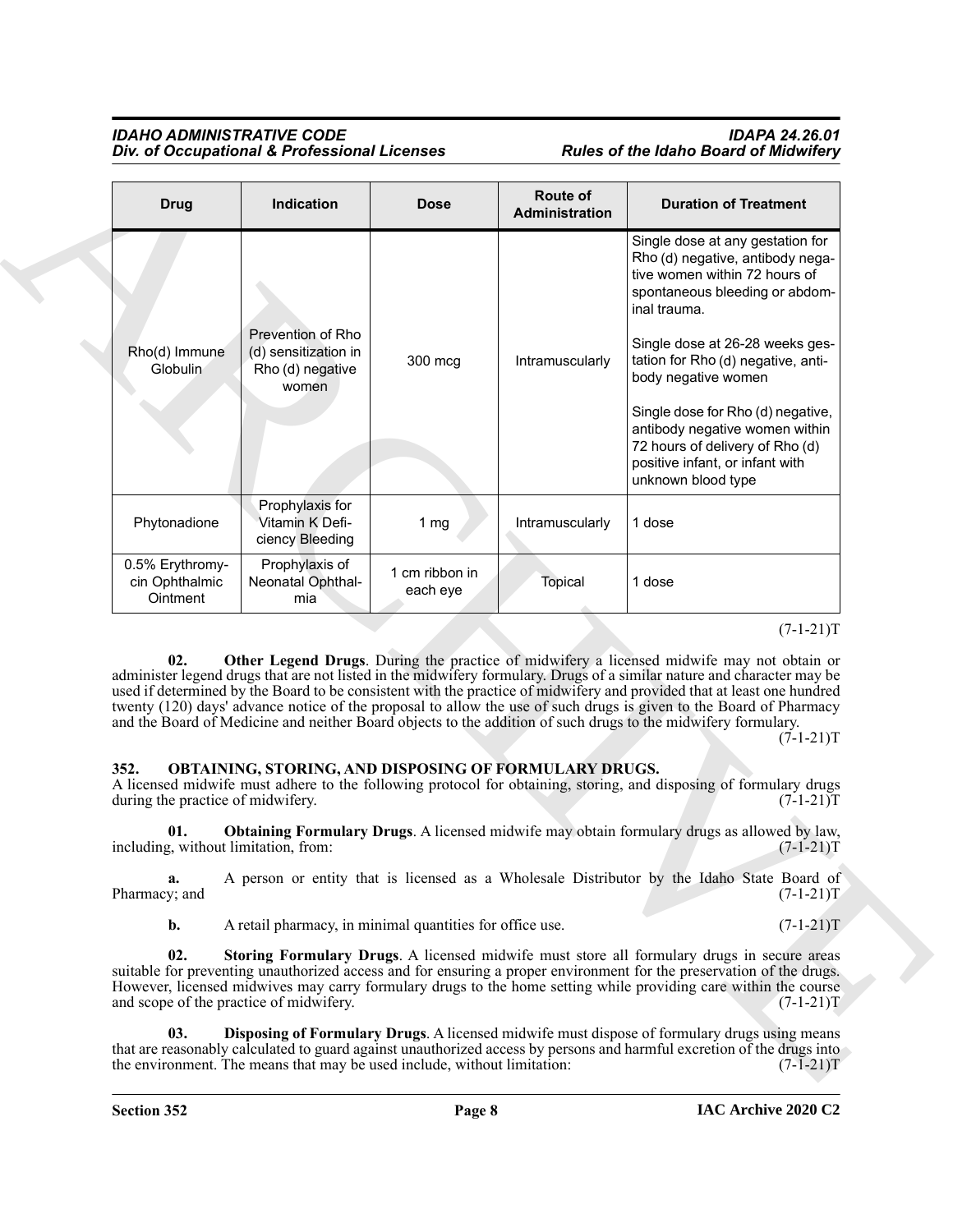**a.** Transferring the drugs to a reverse distributor who is registered to destroy drugs with the U.S. Drug nent Agency:  $(7-1-21)T$ Enforcement Agency;

**b.** Removing the drugs from their original containers, mixing them with an undesirable substance such as coffee grounds or kitty litter, putting them in impermeable, non-descript containers such as empty cans or sealable bags, and throwing the containers in the trash; or  $(7-1-21)$ sealable bags, and throwing the containers in the trash; or

**c.** Flushing the drugs down the toilet if the accompanying patient information instructs that it is safe to do so.  $(7-1-21)T$ 

### <span id="page-8-0"></span>**353. -- 354. (RESERVED)**

### <span id="page-8-3"></span><span id="page-8-1"></span>**355. MEDICAL WASTE.**

A licensed midwife must dispose of medical waste during the practice of midwifery according to the following protocol:  $(7-1-21)$ protocol: (7-1-21)T

<span id="page-8-4"></span>**01. Containers for Non-Sharp, Medical Waste**. Medical waste, except for sharps, must be placed in disposable containers/bags which are impervious to moisture and strong enough to preclude ripping, tearing or bursting under normal conditions of use. The bags must be securely tied so as to prevent leakage or expulsion of solid or liquid waste during storage, handling or transport. The containment system must have a tight-fitting cover and be kept clean and in good repair. All bags used for containment of medical waste must be clearly identified by label or color, or both.  $(7-1-21)T$ color, or both.

<span id="page-8-5"></span>**02. Containers for Sharps**. Sharps must be placed in impervious, rigid, puncture-resistant containers immediately after use. Needles must not be bent, clipped or broken by hand. Rigid containers of discarded sharps must either be labeled or colored like the disposable bags used for other medical waste, or placed in such labeled or colored bags.  $(7-1-21)$ colored bags. (7-1-21)T

<span id="page-8-6"></span>**03. Storage Duration**. Medical waste may not be stored for more than seven (7) days, unless the storage temperature is below thirty-two (32) degrees Fahrenheit. Medical waste must never be stored for more than ninety (90) days.  $(7-1-21)$ T

<span id="page-8-7"></span>**04.** Waste Disposal. Medical waste must be disposed of by persons knowledgeable in handling of waste. (7-1-21)T medical waste.

### <span id="page-8-8"></span><span id="page-8-2"></span>**356. SCOPE AND PRACTICE STANDARDS.**

A licensed midwife must adhere to the following scope and practice standards when providing antepartum, intrapartum, postpartum, and newborn care. (7-1-21) intrapartum, postpartum, and newborn care.

<span id="page-8-11"></span>**01. NACPM Scope and Practice Standards**. The Board adopts the Essential Documents of the National Association of Certified Professional Midwives as scope and practice standards for licensed midwives. All licensed midwives must adhere to these scope and practice standards during the practice of midwifery to the extent such scope and practice standards are consistent with the Board's enabling law, Chapter 55, Title 54, Idaho Code.

 $(7-1-21)T$ 

<span id="page-8-10"></span><span id="page-8-9"></span>**02. Conditions for Which a Licensed Midwife May Not Provide Care**. A licensed midwife may not provide care for a client with conditions listed in Section  $54-5505(1)(e)(i)$ , Idaho Code.  $(7-1-21)T$ 

For d'Occupational & Professional Licenses<br>
Tolugational & Professional Licenses<br>
Tolugation in the Harbor Barbara and the state of the Harbor Barbara and the state of the Harbor Barbara and the state of the state of the **03. Conditions for Which a Licensed Midwife May Not Provide Care Without Health Care Provider Involvement**. A licensed midwife may not provide care for a client with a history of the disorders, diagnoses, conditions, or symptoms listed in Section 54-5505(1)(e)(ii), Idaho Code, unless such disorders, diagnoses, conditions or symptoms are being treated, monitored or managed by a licensed health care provider. For purposes of this Paragraph, in Section 54-5505(1)(e)(ii), Idaho Code, "history" means a "current history" and "illegal drug use" means "illegal drug abuse or addiction." Before providing care to such a client, the licensed midwife must notify the client in writing that the client must obtain the described physician care as a condition to the client's eligibility to obtain maternity care from the licensed midwife. The licensed midwife must, additionally, obtain the client's signed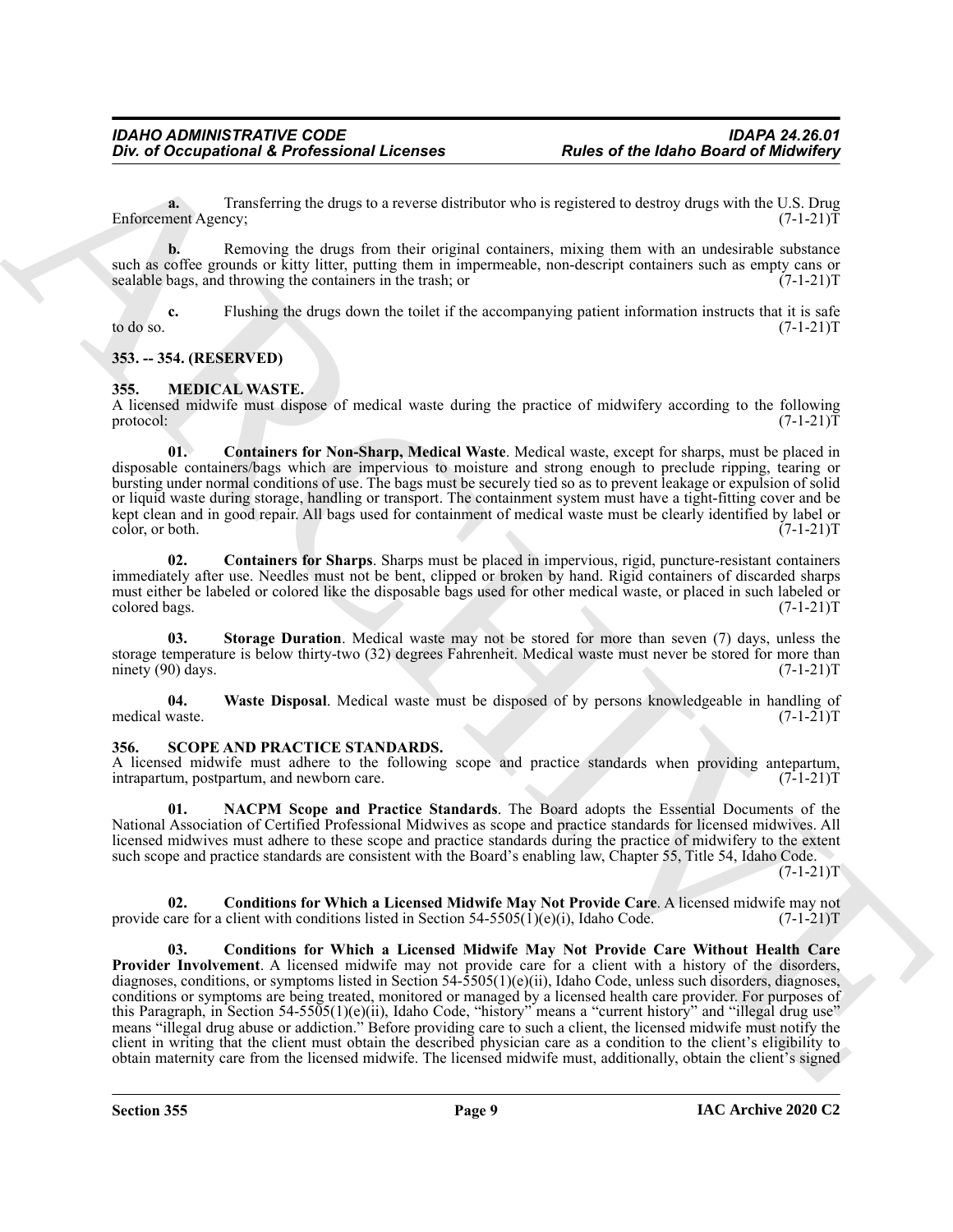acknowledgment that the client has received the written notice. (7-1-21)T

<span id="page-9-5"></span>**04. Conditions for Which a Licensed Midwife Must Recommend Physician Involvement**. Before providing care for a client with a history of any of the disorders, diagnoses, conditions or symptoms listed in Section 54-5505(1)(e)(iii), Idaho Code, a licensed midwife must provide written notice to the client that the client is advised to see a physician licensed under Chapter 18, Title 54, Idaho Code, or under an equivalent provision of the law of a state bordering Idaho, during the client's pregnancy. Additionally, the licensed midwife must obtain the client's signed acknowledgment that the client has received the written notice. (7-1-21)T

### <span id="page-9-4"></span>**05. Conditions for which a Licensed Midwife must Facilitate Hospital Transfer**. (7-1-21)T

**a.** Conditions. A licensed midwife must facilitate the immediate transfer of a client to a hospital for emergency care if the client has any of the disorders, diagnoses, conditions or symptoms listed in Section 54-  $5505(1)(e)(iv)$ , Idaho Code, and the following: (7-1-21)T

i. Maternal fever in labor of more than 100.4 degrees Fahrenheit, in the absence of environmental (7-1-21)T factors;  $(7-1-21)$ T

ii. Suggestion of fetal jeopardy, such as frank bleeding before delivery, any abnormal bleeding (with or without abdominal pain), evidence of placental abruption, meconium with non-reassuring fetal heart tone patterns where birth is not imminent, or abnormal fetal heart tones with non-reassuring patterns where birth is not imminent;  $(7-1-21)T$ 

Doe of Occupational K. Professional Licenses<br>
School Board of the Ideal of the Idea of the Idea of the Idea of the Idea of the Idea of the Idea of the Islam Control Control Control Control Control Control Control Control **b.** Plan for Emergency Transfer and Transport. When facilitating a transfer under Subsection 356.05, the licensed midwife must notify the hospital when the transfer is initiated, accompany the client to the hospital, if feasible, or communicate by telephone with the hospital if the licensed midwife is unable to be present personally. The licensed midwife must also ensure that the transfer of care is accompanied by the client's medical record, which must include items defined in Section 54-5505(1)(e)(v), Idaho Code, and if feasible, the licensed midwife's assessment of the client's current medical condition and description of the care provided by the licensed midwife before transfer. (7-1-21)T

**c.** Transfer or Termination of Care. A midwife who deems it necessary to transfer or terminate care pursuant to the laws and rules of the Board or for any other reason must transfer or terminate care and will not be regarded as having abandoned care or wrongfully terminated services. (7-1-21)T

### <span id="page-9-0"></span>**357. -- 359. (RESERVED)**

### <span id="page-9-2"></span><span id="page-9-1"></span>**360. NEWBORN TRANSFER OF CARE OR CONSULTATION.**

<span id="page-9-3"></span>**01.** Newborn Transfer of Care. Conditions for which a licensed midwife must facilitate the te transfer of a newborn to a hospital for emergency care: (7-1-21) immediate transfer of a newborn to a hospital for emergency care:

**a.** Respiratory distress defined as respiratory rate greater than eighty (80) or grunting, flaring, or g for more than one (1) hour. retracting for more than one  $(1)$  hour.

**b.** Any respiratory distress following delivery with moderate to thick meconium stained fluid.

 $(7-1-21)T$ 

- **c.** Central cyanosis or pallor for more than ten (10) minutes.  $(7-1-21)$ T
- **d.** Apgar score of six (6) or less at five (5) minutes of age.  $(7-1-21)T$
- **e.** Abnormal bleeding. (7-1-21)T
- **f.** Any condition requiring more than six (6) hours of continuous, immediate postpartum evaluation.  $(7-1-21)T$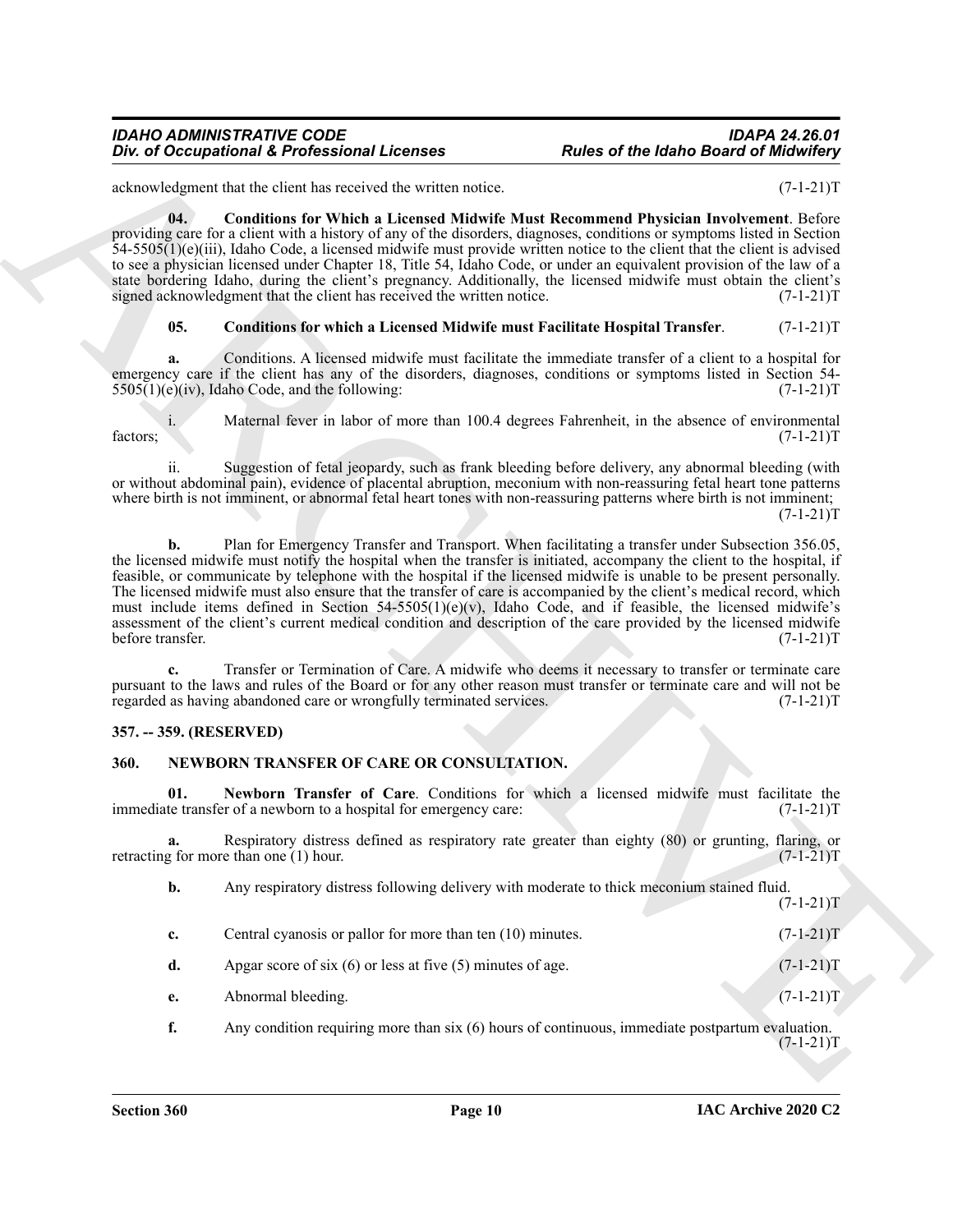<span id="page-10-2"></span>

|    | Any vesicular skin lesions. | $(7-1-21)T$ |
|----|-----------------------------|-------------|
| h. | Seizure-like activity.      | $(7-1-21)T$ |

| $\mathbf{b}$ . | Murmur lasting more than twenty-four (24) hours immediately following birth. | $(7-1-21)T$ |
|----------------|------------------------------------------------------------------------------|-------------|
| c.             | Cardiac arrhythmia.                                                          | $(7-1-21)T$ |
| d.             | Congenital anomalies.                                                        | $(7-1-21)T$ |
| e.             | Birth injury.                                                                | $(7-1-21)T$ |

| Div. of Occupational & Professional Licenses |                                                                                                                                                                                                                                                                                                                                                                                                       | <b>Rules of the Idaho Board of Midwifery</b> |             |  |
|----------------------------------------------|-------------------------------------------------------------------------------------------------------------------------------------------------------------------------------------------------------------------------------------------------------------------------------------------------------------------------------------------------------------------------------------------------------|----------------------------------------------|-------------|--|
| g.                                           | Any vesicular skin lesions.                                                                                                                                                                                                                                                                                                                                                                           |                                              | $(7-1-21)T$ |  |
| h.                                           | Seizure-like activity.                                                                                                                                                                                                                                                                                                                                                                                |                                              | $(7-1-21)T$ |  |
| i.                                           | Any bright green emesis.                                                                                                                                                                                                                                                                                                                                                                              |                                              | $(7-1-21)T$ |  |
| immediately following birth.                 | Poor feeding effort due to lethargy or disinterest in nursing for more than two (2) hours                                                                                                                                                                                                                                                                                                             |                                              | $(7-1-21)T$ |  |
| 02.<br>Physician Assistant):                 | Newborn Consultation Required. Conditions for which a licensed midwife must consult a<br>Pediatric Provider (Neonatologist, Pediatrician, Family Practice Physician, Advanced Practice Registered Nurse, or                                                                                                                                                                                           |                                              | $(7-1-21)T$ |  |
| a.<br>than fifteen (15) minutes apart.       | Temperature instability, defined as a rectal temperature less than ninety-six point eight (96.8)<br>degrees Fahrenheit or greater than one hundred point four (100.4) degrees Fahrenheit documented two (2) times more                                                                                                                                                                                |                                              | $(7-1-21)T$ |  |
| $\mathbf{b}$ .                               | Murmur lasting more than twenty-four (24) hours immediately following birth.                                                                                                                                                                                                                                                                                                                          |                                              | $(7-1-21)T$ |  |
| c.                                           | Cardiac arrhythmia.                                                                                                                                                                                                                                                                                                                                                                                   |                                              | $(7-1-21)T$ |  |
| d.                                           | Congenital anomalies.                                                                                                                                                                                                                                                                                                                                                                                 |                                              | $(7-1-21)T$ |  |
| e.                                           | Birth injury.                                                                                                                                                                                                                                                                                                                                                                                         |                                              | $(7-1-21)T$ |  |
| f.                                           | Clinical evidence of prematurity, including but not limited to, low birth weight of less than two<br>thousand five hundred (2,500) grams, smooth soles of feet, or immature genitalia.                                                                                                                                                                                                                |                                              | $(7-1-21)T$ |  |
| g.                                           | Any jaundice in the first twenty-four (24) hours after birth or significant jaundice at any time.                                                                                                                                                                                                                                                                                                     |                                              | $(7-1-21)T$ |  |
| h.                                           | No stool for more than twenty-four (24) hours immediately following birth.                                                                                                                                                                                                                                                                                                                            |                                              | $(7-1-21)T$ |  |
| i.                                           | No urine output for more than twenty-four (24) hours.                                                                                                                                                                                                                                                                                                                                                 |                                              | $(7-1-21)T$ |  |
| j.                                           | Development of persistent poor feeding effort at any time.                                                                                                                                                                                                                                                                                                                                            |                                              | $(7-1-21)T$ |  |
| 361. -- 449. (RESERVED)                      |                                                                                                                                                                                                                                                                                                                                                                                                       |                                              |             |  |
| 450.                                         | UNPROFESSIONAL CONDUCT.                                                                                                                                                                                                                                                                                                                                                                               |                                              |             |  |
| 01.                                          | Standards of Conduct. If a licensed midwife or an applicant for licensure, renewal, or<br>reinstatement has engaged in unprofessional conduct, the Board may refuse to issue, renew, or reinstate the<br>applicant's license and may discipline the licensee. Unprofessional conduct includes, without limitation, those actions<br>defined in Section 54-5510, Idaho Code, and any of the following: |                                              | $(7-1-21)T$ |  |
| a.<br>jurisdiction;                          | Having a license suspended, revoked, or otherwise disciplined in this or any other state or                                                                                                                                                                                                                                                                                                           |                                              | $(7-1-21)T$ |  |
| b.                                           | Having been convicted of any felony, or of a lesser crime that reflects adversely on the person's<br>fitness to be a licensed midwife. Such lesser crimes include, but are not limited to, any crime involving the delivery of<br>health care services, dishonesty, misrepresentation, theft, or an attempt, conspiracy or solicitation of another to<br>commit a felony or such lesser crimes.       |                                              | $(7-1-21)T$ |  |
| c.                                           | Violating any standards of conduct set forth in these rules, whether or not specifically labeled as<br>such, and including without limitation any scope and practice standards, record-keeping requirements, notice                                                                                                                                                                                   |                                              |             |  |

### <span id="page-10-0"></span>**361. -- 449. (RESERVED)**

### <span id="page-10-4"></span><span id="page-10-3"></span><span id="page-10-1"></span>**450. UNPROFESSIONAL CONDUCT.**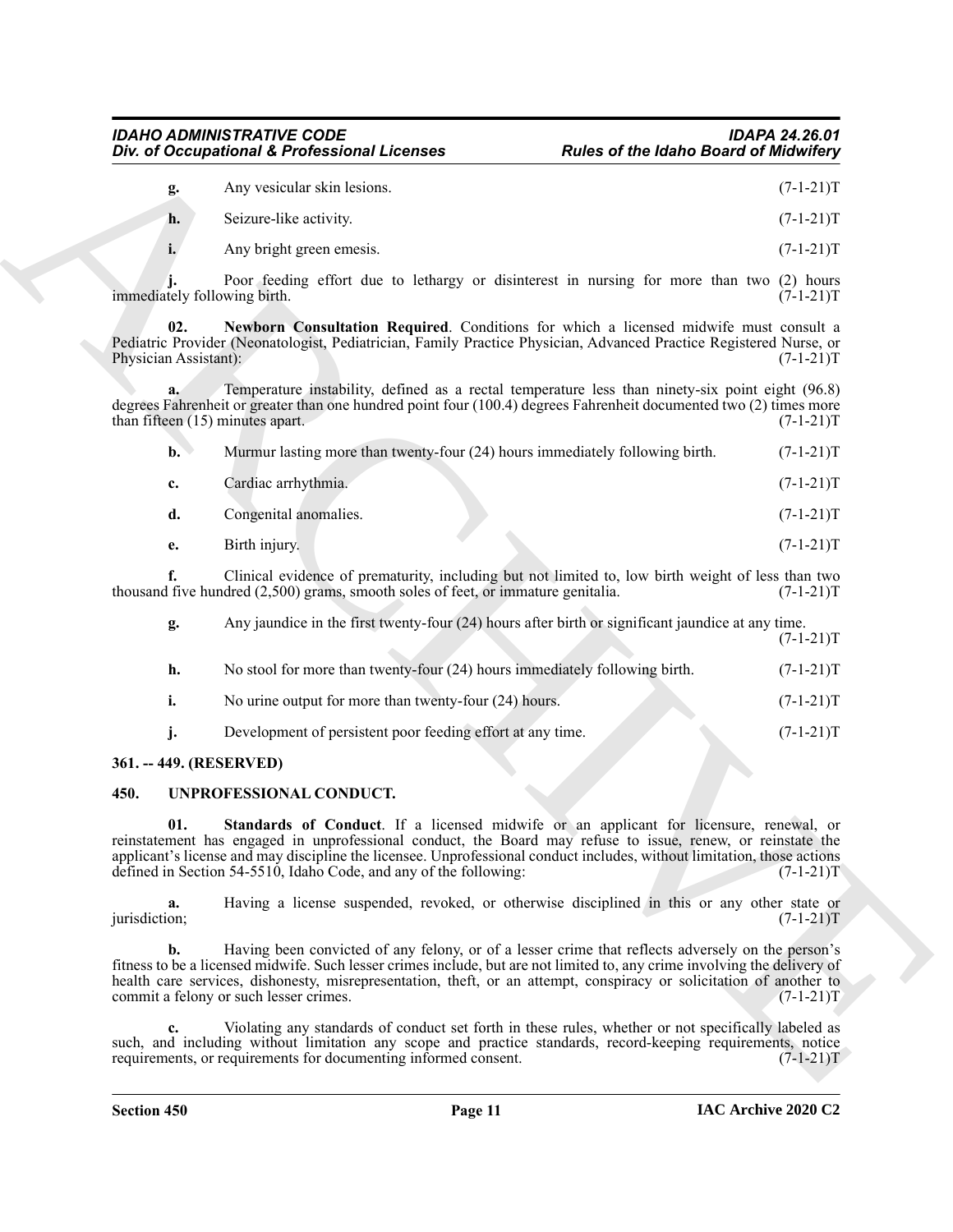<span id="page-11-1"></span>**02. Discipline**. If the Board determines that a licensed midwife has engaged in unprofessional conduct, appose discipline against the licensed midwife that includes, without limitation, the following:  $(7-1-21)$ it may impose discipline against the licensed midwife that includes, without limitation, the following:

*This di Occupational Libertical* and Lie conditions the condition of the Idaho Board of Middle Register and the condition of the Condition of the Condition of the Condition of the Condition of the Condition of the Condit **a.** Require that a licensed midwife practice midwifery under the supervision of another health care provider. The Board may specify the nature and extent of the supervision and may require the licensed midwife to enter into a consultation, collaboration, proctoring, or supervisory agreement, written or otherwise, with the other health care provider; (7-1-21)T health care provider;

**b.** Suspend or revoke a license; (7-1-21)T

**c.** Impose a civil fine not to exceed one thousand dollars (\$1,000) for each violation of the Board's rules; and  $(7-1-21)T$ laws and rules; and

**d.** Order payment of the costs and fees incurred by the Board for the investigation and prosecution of tion of the Board's laws and rules.  $(7-1-21)T$ the violation of the Board's laws and rules.

<span id="page-11-0"></span>**451. -- 999. (RESERVED)**